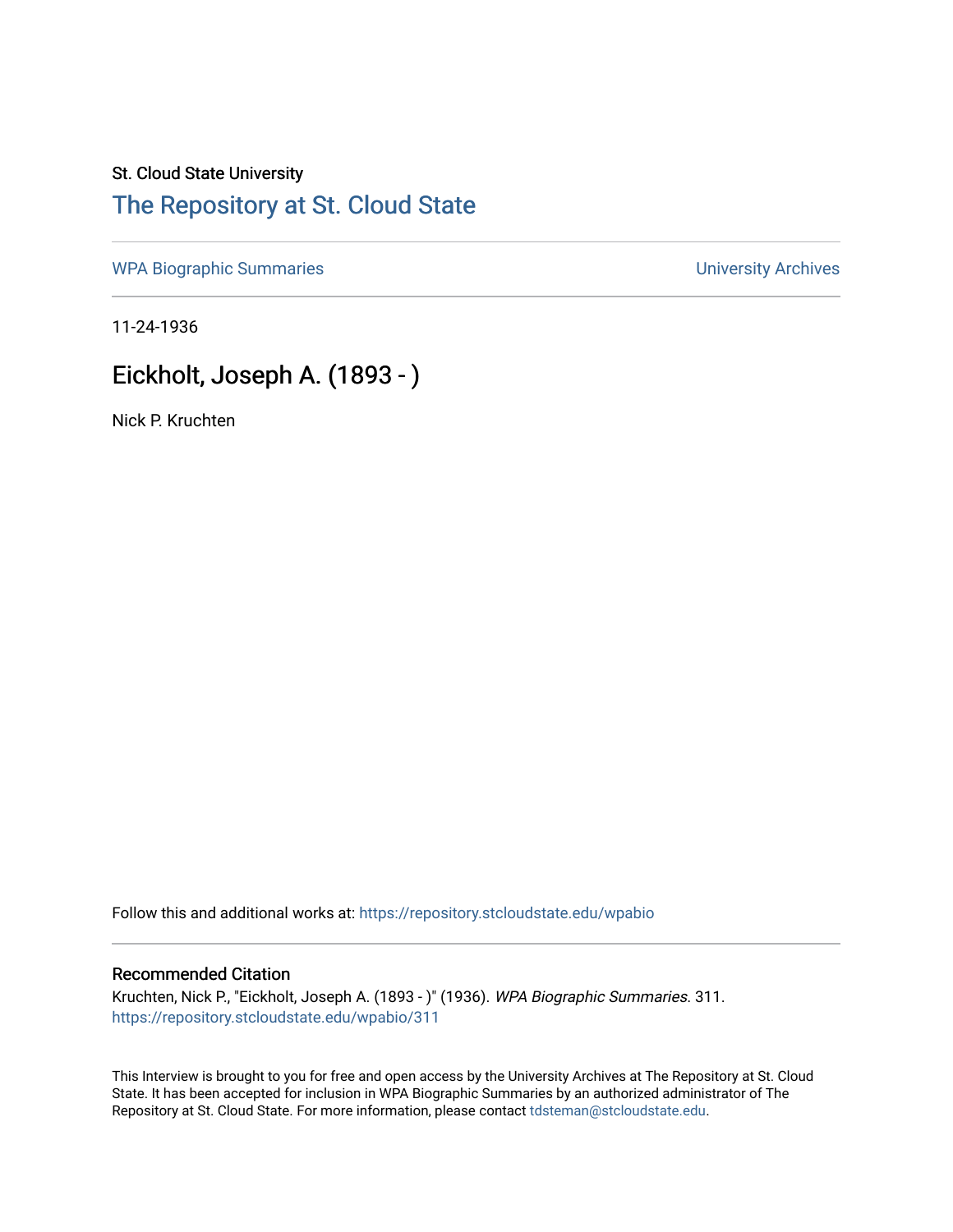#### EICKHOLT, JOSEPH *A:*

 $\begin{array}{l} \circ \\ \circ \end{array} \quad \begin{array}{l} \circ \\ \circ \end{array} \quad \begin{array}{l} \circ \\ \circ \end{array} \quad \begin{array}{l} \circ \\ \circ \end{array} \quad \begin{array}{l} \circ \\ \circ \end{array} \end{array}$ 

#### FILE NO.  $B-326$

 $40 - 11 - 11 - 12$ 

 $\overbrace{\Delta \Delta} = \overbrace{\Delta \Delta}$ 

Joseph A. Eickholt was born March 20th 1893 a son of Adolph and Anna (Zakolek) Eickholt natives of West Preusen Germany, coming to America in 1879 and settled on a small farm near St. Augusta St. Cloud township. After farming this land for a number of years Mr. Eickholt decided to move to Benton County where he bought a larger farm and this farm he improved and operated until his death. Adolph Eickholt died in 1929, and Anna (Zakolek) Eickholt died in 1925, both were **b**uried in the Catholic cemetery of Rice, Minnesota.

Joseph **A. Eickholt** received his early eduction in the country school in Benton County, and when he was thirteen years old, he was compelled to leave school and help on the farm. When Joseph was twenty-one his brothers were old enough to help their father do the work, so Joseph learned the trade of automobile mechanic. He worked for a number of the leading shops as foreman of the garage department, in this city, he also was employed by the Minnesota Highway Department and at the present is employed by the East St. Cloud Auto Wrecking Company.

Joseph A. Eickholt was married November 10, 1914 in the Catholic Church of Rice, Minnesota, to Catherine Heim a daughter of George and Elizabeth (Weis) Heim, the father was a native of Wisconsin, and the mother Elizabeth Weis was born in Stearns County. The Heim family operated one of the leading farms in Benton County forover a half of a century.

The marriage of Joseph A. and Catherine (Heim) Eickholt was performed by Rev. Father Stephen.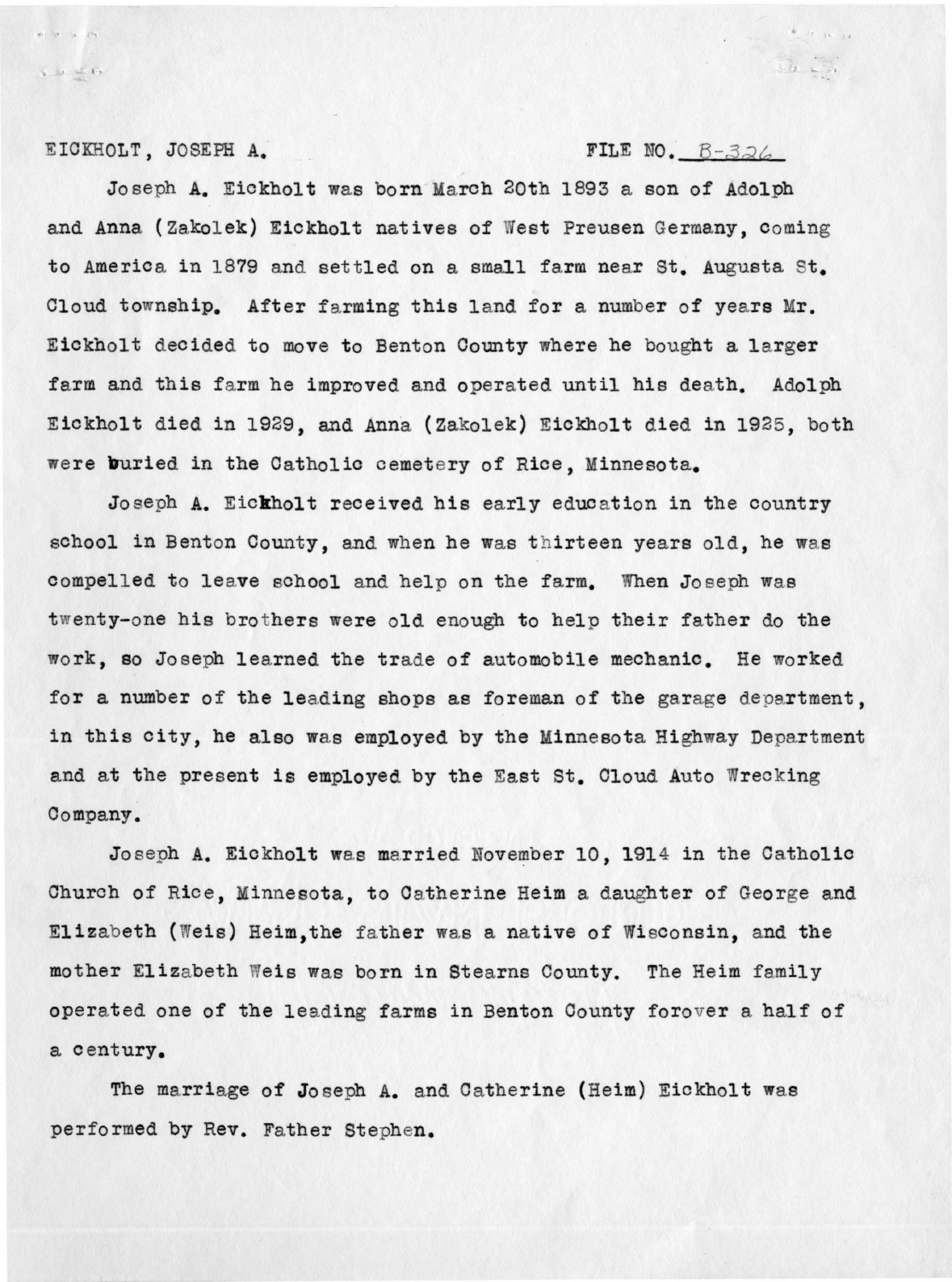#### Page No. 2

EICKHOLT, JOSEPH A.

 $\alpha=0$  ,  $\alpha=\alpha$  ,

 $S_{2} = 0 \quad \text{if} \quad P = 0.5$ 

To Joseph A. and Catherine (Heim) Eickholt were born six children: Joseph Jr. died August 5, 1931, Lawrence, Roma, Mary, Helen and Joan, all of whom are at home. George Heim, father of Catherine (Heim) Eickholt, died November 11th,1909 and was buried in the Rice Cemetery.

 $\label{eq:1} \mathbf{x} \in \mathbb{R}^{d} \cup \mathbb{R}^{d} \cup \mathbb{R}^{d}$ 

Int erviewed: Jo eeph A. Eickholt Date: November 24, 1936 Interviewed by: Nick P. Kruchten

Publication Granted